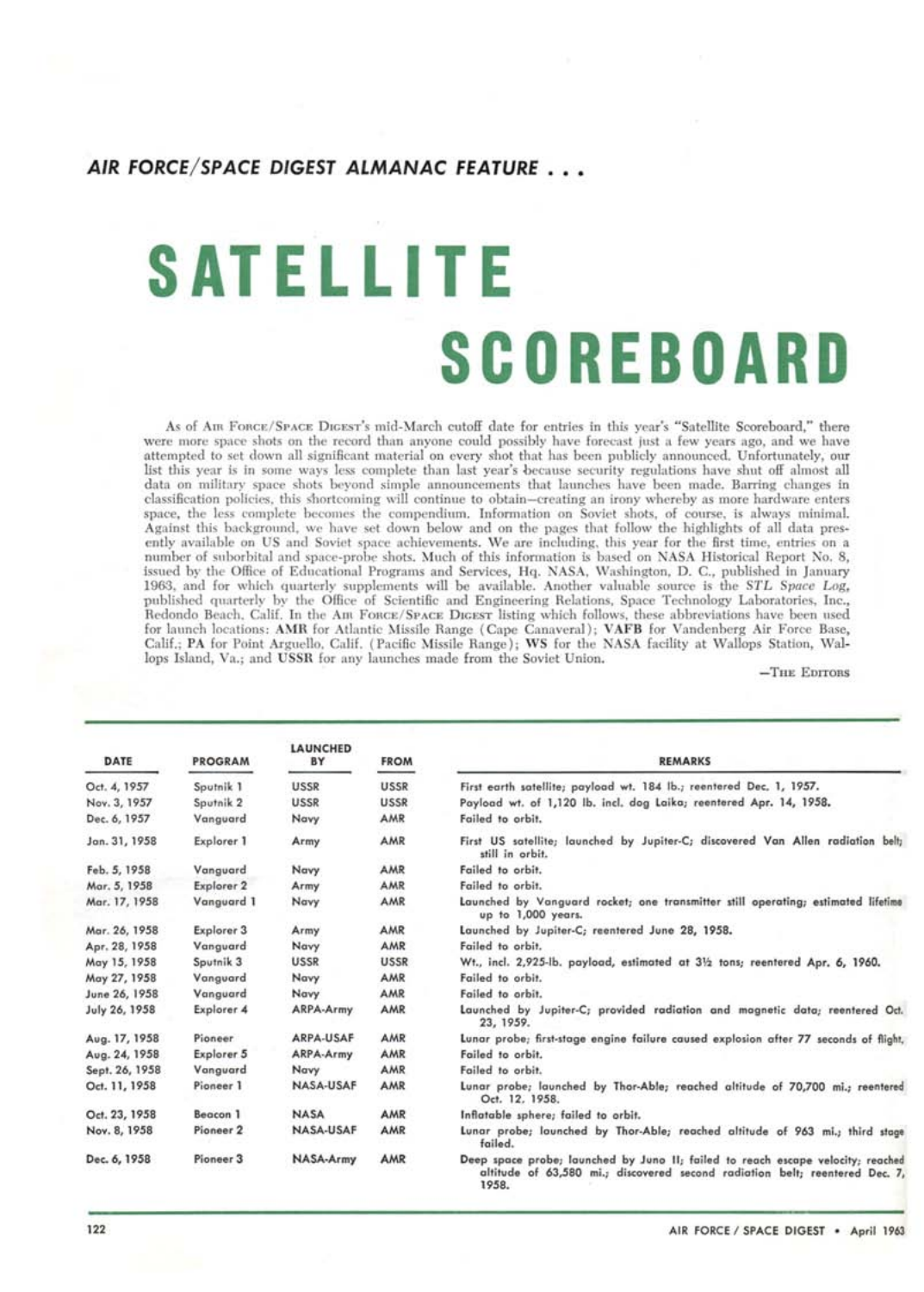| DATE                          | <b>PROGRAM</b>        | LAUNCHED<br>BY | <b>FROM</b>        | <b>REMARKS</b>                                                                                                                                                                     |
|-------------------------------|-----------------------|----------------|--------------------|------------------------------------------------------------------------------------------------------------------------------------------------------------------------------------|
| Dec. 18, 1958                 | Score                 | ARPA-USAF      | AMR                | Atlas ICBM placed in orbit; relayed President Eisenhower's voice from space;                                                                                                       |
|                               |                       |                |                    | reentered Jan. 21, 1959.                                                                                                                                                           |
| Jan. 2, 1959<br>Feb. 17, 1959 | Lunik 1<br>Vanguard 2 | USSR<br>NASA   | <b>USSR</b><br>AMR | Lunar probe; in 450-day solar orbit; long lifetime expected.<br>Launched by Vanguard rocket; excessive wobble prevented use of cloud-cover<br>data; 10-100 year lifetime expected. |
| Feb. 28, 1959                 | Discoverer 1          | ARPA-USAF      | VAFB               | Launched by Thar-Agena A; reentered Mar. 5, 1959.                                                                                                                                  |
| Mar. 3, 1959                  | Pioneer 4             | NASA-Army      | AMR                | Lunar probe; launched by Juno II; in 398-day solar orbit; long lifetime expected.                                                                                                  |
| Apr. 13, 1959                 | Discoverer 2          | ARPA-USAF      | <b>VAFB</b>        | Launched by Thor-Agena A; capsule ejected but not recovered; reentered Apr.<br>26, 1959.                                                                                           |
| Apr. 13, 1959                 | Vanguard              | <b>NASA</b>    | AMR                | Failed to orbit.                                                                                                                                                                   |
| May 28, 1959                  | Jupiter               | NASA-Army      | AMR                | Monkeys Able and Baker recovered from nose cone after 1,700-mi, suborbital flight,                                                                                                 |
| June 3, 1959                  | Discoverer 3          | ARPA-USAF      | VAFB               | Failed to orbit.                                                                                                                                                                   |
| June 22, 1959                 | Vanguard              | <b>NASA</b>    | AMR                | Failed to orbit.                                                                                                                                                                   |
| June 25, 1959                 | Discoverer 4          | ARPA-USAF      | VAFB               | Failed to orbit.                                                                                                                                                                   |
| July 16, 1959                 | Explorer              | <b>NASA</b>    | AMR                | Failed to orbit.                                                                                                                                                                   |
| Aug. 7, 1959                  | Explorer 6            | <b>NASA</b>    | AMR                | Launched by Thor-Able; mapped Van Allen belt; relayed TV pictures of cloud<br>cover; reentered before July 1961.                                                                   |
| Aug. 13, 1959                 | Discoverer 5          | ARPA-USAF      | <b>VAFB</b>        | Launched by Thor-Agena A; reentered Sept. 28, 1959; capsule ejected into<br>separate orbit; reentered Feb. 11, 1961.                                                               |
| Aug. 14, 1959                 | Beacon <sub>2</sub>   | <b>NASA</b>    | AMR                | Failed to orbit.                                                                                                                                                                   |
| Aug. 19, 1959                 | Discoverer 6          | ARPA-USAF      | VAFB               | Launched by Thor-Agena A; capsule ejected but not recovered; reentered Oct. 20,<br>1959.                                                                                           |
| Aug. 21, 1959                 | Little Joe            | <b>NASA</b>    | WS.                | During preparation, malfunction caused Mercury escape rocket to fire; capsule<br>lost in the ocean.                                                                                |
| Sept. 9, 1959                 | Big Joe               | <b>NASA</b>    | AMR                | Preliminary model of Mercury capsule sent 1,300 mi. downrange; recovered safely<br>from the sea; Atlas booster.                                                                    |
| Sept. 12, 1959                | Lunik <sub>2</sub>    | <b>USSR</b>    | <b>USSR</b>        | Lunar probe; payload estimated at 858.4 lb.; hit moon Sept. 13, 1959, after 35-hr.<br>flight.                                                                                      |
| Sept. 16, 1959                | Jupiter               | <b>NASA</b>    | AMR                | IRBM containing biological experiment destroyed by Range Safety shortly after<br>launch.                                                                                           |
| Sept. 17, 1959                | <b>Transit 1A</b>     | Navy           | AMR                | Navigation satellite; failed to orbit.                                                                                                                                             |
| Sept. 18, 1959                | Vanguard 3            | <b>NASA</b>    | AMR                | Launched by Vanguard rocket; surveyed magnetic field, radiation belt; 30-40<br>year lifetime expected.                                                                             |
| Sept. 24, 1959                | Pioneer               | NASA-USAF      | AMR                | Atlas-Able vehicle, scheduled to launch lunar-orbit payload, exploded on launch<br>pad while being static-tested.                                                                  |
| Oct. 4, 1959                  | Lunik <sub>3</sub>    | <b>USSR</b>    | <b>USSR</b>        | Lunar probe; 614-ib. payload; photographed 70 percent of moon's far side; trans-<br>mitted pictures to earth; satellite went into earth orbit; reentered Apr. 20,<br>1960.         |
| Oct. 4, 1959                  | Little Joe 1          | <b>NASA</b>    | <b>WS</b>          | First of series of 7 firings to test Mercury capsules in suborbital flights.                                                                                                       |
| Oct. 13, 1959                 | Explorer 7            | <b>NASA</b>    | AMR                | Launched by Juno II; provided data on radiation and magnetic starms; 20-30<br>year lifetime expected.                                                                              |
| Oct. 28, 1959                 | Shotput 1             | <b>NASA</b>    | <b>WS</b>          | Launched by augmented Sergeant; suborbital communications test; canister ejection<br>successful; 100-ft. sphere inflation unsuccessful.                                            |
| Nov. 4, 1959                  | Little Joe 2          | <b>NASA</b>    | <b>WS</b>          | Suborbital test of Mercury capsule escape system.                                                                                                                                  |
| Nov. 7, 1959                  | Discoverer 7          | ARPA-USAF      | VAFB               | Launched by Thor-Agena A; malfunction prevented capsule ejection; reentered<br>Nov. 26, 1959.                                                                                      |
| Nov. 20, 1959                 | Discoverer 8          | <b>USAF</b>    | VAFB               | Launched by Thor-Agena A; capsule ejected but could not be located; reentered<br>Mar. 8, 1960.                                                                                     |
| Nov. 26, 1959                 | Pioneer               | NASA-USAF      | AMR                | Lunar probe; payload shroud fairing broke away after 45 sec.                                                                                                                       |
| Dec. 4, 1959                  | Little Joe 3          | <b>NASA</b>    | ws                 | Monkey Sam used in suborbital test of Mercury capsule escape system.                                                                                                               |
| Jan. 16, 1960                 | Shotput 2             | <b>NASA</b>    | ws                 | Launched by augmented Sergeant; subarbital communications test; canister ejec-<br>tion successful; sphere inflation unsuccessful.                                                  |
| Jan. 21, 1960                 | Little Joe 4          | <b>NASA</b>    | ws                 | Monkey Miss Sam used in suborbital test of Mercury capsule escape system.                                                                                                          |
| Feb. 4, 1960                  | Discoverer 9          | <b>USAF</b>    | VAFB               | Failed to orbit.                                                                                                                                                                   |
| Feb. 19, 1960                 | Discoverer 10         | <b>USAF</b>    | VAFB               | Failed to orbit.                                                                                                                                                                   |
| Feb. 26, 1960                 | Midas I               | <b>USAF</b>    | AMR                | Infrared missile alarm system; failed to orbit.                                                                                                                                    |
| Feb. 27, 1960                 | Shotput 3             | <b>NASA</b>    | ws                 | Launched by augmented Sergeant; suborbital communications test; canister ejec-<br>tion successful; sphere inflation unsuccessful.                                                  |
| Mar. 11, 1960                 | Pioneer 5             | NASA-USAF      | AMR                | Deep space probe; launched by Thor-Able; communicated data from 17.7 million<br>mi., position signal from 22.5 million mi.; in 312-day solar orbit; long lifetime<br>expected.     |
| Mar. 23, 1960                 | Explorer              | <b>NASA</b>    | AMR                | Failed to orbit.                                                                                                                                                                   |
| Apr. 1, 1960                  | Shotput 4             | <b>NASA</b>    | ws                 | Launched by augmented Sergeant; voice message relayed in suborbital com-<br>munications test.                                                                                      |
| Apr. 1, 1960                  | Tiros 1               | <b>NASA</b>    | AMR                | Meteorological satellite; launched by Thor-Able; TV system relayed 22,000 pictures<br>of cloud cover during 78-day useful lifetime; 50-100 year lifetime expected.                 |
| Apr. 13, 1960                 | Transit 1B            | Navy           | AMR                | Navigation satellite; launched by Thor-Able Star; still in orbit.                                                                                                                  |
| Apr. 15, 1960                 | Discoverer 11         | <b>USAF</b>    | VAFB               | Launched by Thor-Agena A; capsule ejected but not recovered; reentered Apr.<br>26, 1960.                                                                                           |
|                               |                       |                |                    | (Continued on page 125)                                                                                                                                                            |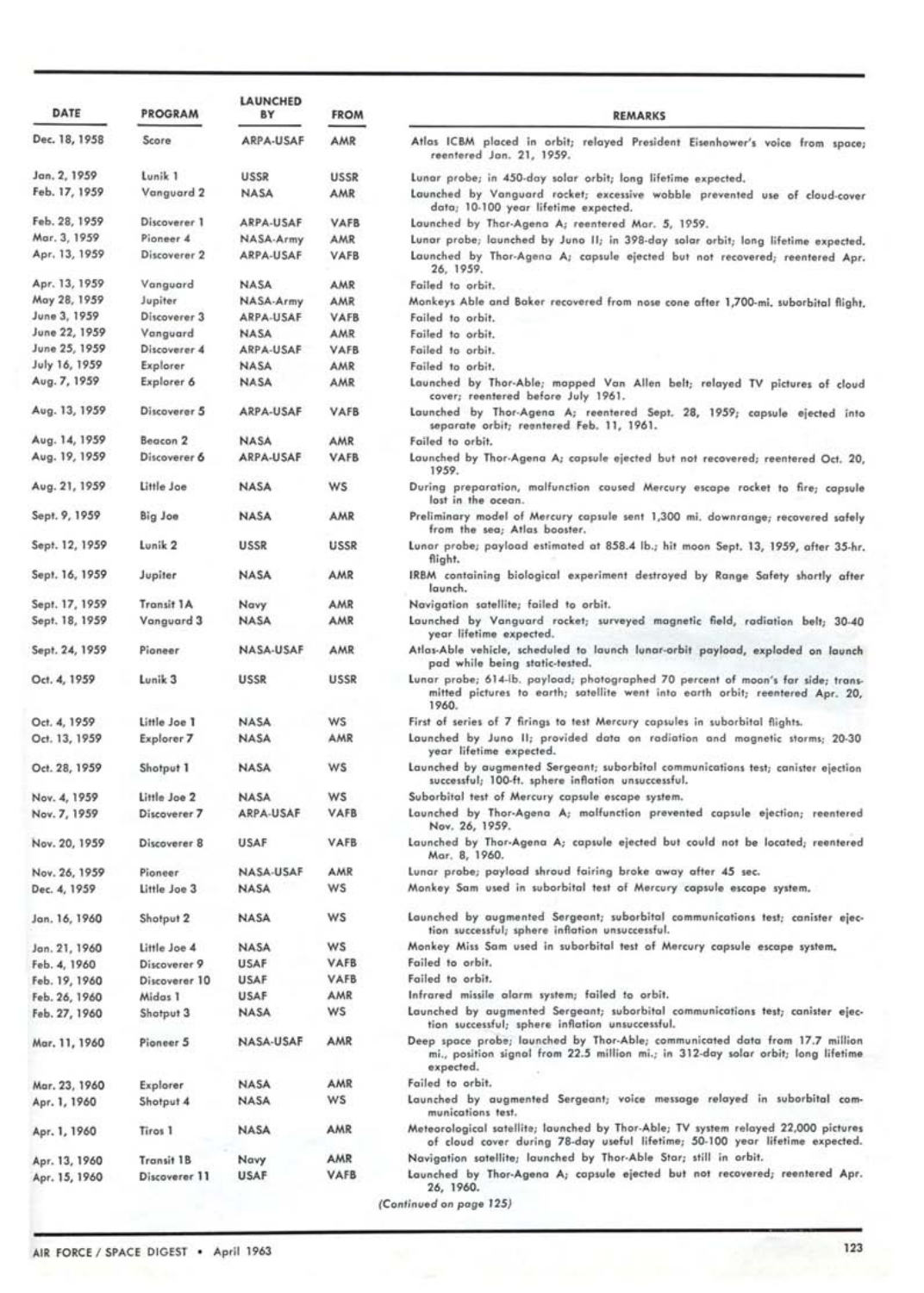# SATELLITE SCOREBOARD **\_\_\_\_\_\_\_\_\_\_\_\_\_\_\_\_\_\_\_\_\_\_\_\_\_\_\_\_\_\_\_\_**

| DATE           | <b>PROGRAM</b>           | LAUNCHED<br>8Y | <b>FROM</b> | <b>REMA</b>                                                                                                                     |
|----------------|--------------------------|----------------|-------------|---------------------------------------------------------------------------------------------------------------------------------|
| Apr. 18, 1960  | Scout                    | <b>NASA</b>    | <b>WS</b>   | Launch vehicle development test; second<br>stage did not ignite.                                                                |
| May 9, 1960    | Mercury                  | NASA           | ws          | First production model of Mercury capsule                                                                                       |
| May 13, 1960   | Echo                     | NASA           | AMR         | Inflatable 100-ft. sphere; failed to orbit.                                                                                     |
| May 15, 1960   | Sputnik 4                | <b>USSR</b>    | <b>USSR</b> | Placed dummy spaceman in orbit in test<br>when 10,000-lb, vehicle went into lop:                                                |
| May 24, 1960   | Midas 2                  | <b>USAF</b>    | AMR         | Launched by Atlas-Agena A; still in orbit                                                                                       |
| May 31, 1960   | Shotput 5                | NASA           | ws          | Launched by augmented Sergeant; inflatio<br>orbital communications test.                                                        |
| June 22, 1960  | Transit 2A<br>Greb 1     | Navy           | AMR         | Launched by Thor-Able Star; first launchir<br>search Lab solar-radiation satellite; b<br>expected.                              |
| June 29, 1960  | Discoverer 12            | USAF           | VAFB        | Failed to orbit.                                                                                                                |
| July 1, 1960   | Scout                    | <b>NASA</b>    | ws          | Ground tracking failure led to erroneous<br>vehicle development test.                                                           |
| July 29, 1960  | Mercury                  | NASA           | AMR         | First test firing of Atlas-Mercury combinat<br>of flight.                                                                       |
| Aug. 10, 1960  | Discoverer 13            | USAF           | VAFB        | Launched by Thor-Agena A; capsule succe<br>1960; satellite reentered Nov. 14, 196                                               |
| Aug. 12, 1960  | Echo 1                   | NASA           | AMR.        | Launched by Thor-Delta; first passive co<br>sphere used for voice transmission fro<br>still in orbit.                           |
| Aug. 18, 1960  | Discoverer 14            | USAF           | <b>VAFB</b> | Launched by Thor-Agena A; capsula reco<br>reentered Sept. 16, 1960.                                                             |
| Aug. 18, 1960  | Courier 1A               | ARPA-Army      | AMR         | Military communications satellite; failed t                                                                                     |
| Aug. 19, 1960  | Sputnik 5                | USSR           | USSR        | Test of capsule and recovery system for mo<br>lb, included dogs, rats, mice, flies, p<br>20, 1960, on 18th orbit; carrier rocke |
| Sept. 13, 1960 | Discoverer 15            | <b>USAF</b>    | VAFB        | Launched by Thor-Agena A; capsule ejecte<br>Oct. 18, 1960.                                                                      |
| Sept. 25, 1960 | Pioneer                  | NASA-USAF      | AMR         | Lunar probe; launched by Atlas-Able;<br>velocity; destroyed on reentry.                                                         |
| Oct. 4, 1960   | Courier 1B               | Army           | AMR         | Military communications satellite; launcher                                                                                     |
| Oct. 4, 1960   | Scout                    | <b>NASA</b>    | ws          | Successful development test of Scout laun<br>payload included.                                                                  |
| Oct. 10, 1960  | Mars probe               | USSR           | USSR        | Failed.                                                                                                                         |
| Oct. 11, 1960  | Samos 1                  | USAF           | PA:         | Surveillance satellite; failed to orbit.                                                                                        |
| Oct. 14, 1960  | Mars probe               | USSR           | <b>USSR</b> | Failed.                                                                                                                         |
| Oct. 26, 1960  | Discoverer 16            | USAF           | VAFB        | Failed to orbit.                                                                                                                |
| Nov. 3, 1960   | Explorer 8               | <b>NASA</b>    | AMR         | Launched by Juno II; provided ion, elec<br>year lifetime expected.                                                              |
| Nov. 8, 1960   | Little Joe 5             | <b>NASA</b>    | WS          | Escape rocket fired prematurely in test of                                                                                      |
| Nov. 12, 1960  | Discoverer 17            | <b>USAF</b>    | VAFB        | Launched by Thor-Agena B; capsule reco<br>reentered Dec. 29, 1960.                                                              |
| Nov. 21, 1960  | Mercury                  | <b>NASA</b>    | AMR         | First firing of Mercury-Redstone combinati<br>pad; capsule escape rocket fired norr<br>Dec. 19, 1960,                           |
| Nov. 23, 1960  | Tiros <sub>2</sub>       | <b>NASA</b>    | AMR         | Meteorological satellite; launched by Thor<br>with photography; 50-100 year lifetime                                            |
| Nov. 30, 1960  | Transit 3A<br>Greb 2     | Navy           | AMR         | Destroyed by Range Safety.                                                                                                      |
| Dec. 1, 1960   | Sputnik 6                | <b>USSR</b>    | USSR        | Test of equipment for manned spacefligh<br>animal and plant life; capsule destroy                                               |
| Dec. 4, 1960   | <b>Explorer</b>          | NASA           | W5          | Combined test of Scout vehicle and Beac-                                                                                        |
| Dec. 7, 1960   | Discoverer 18            | <b>USAF</b>    | VAFB        | Launched by Thor-Agena B; capsule reco<br>orbits; satellite reentered Apr. 2, 196                                               |
| Dec. 15, 1960  | Pioneer                  | NASA-USAF      | AMR         | Lunar probe; Atlas-Able vehicle exploded a                                                                                      |
| Dec. 19, 1960  | Mercury                  | NASA           | AMR         | Mercury capsule launched in suborbital fl<br>1960 attempt; capsule recovered 235 m                                              |
| Dec. 20, 1960  | Discoverer 19            | USAF           | VAFB        | Launched by Thor-Agena B; no recovery a<br>in support of Midas; reentered Jan. 2                                                |
| Jan. 31, 1961  | Samos 2                  | <b>USAF</b>    | PA          | Surveillance satellite; launched by Atlas-                                                                                      |
| Jan. 31, 1961  | Mercury                  | <b>NASA</b>    | AMR         | Mercury-Redstone suborbital test; chimpar<br>minute flight 414 mi. downrange, 120                                               |
| Feb. 4, 1961   | Sputnik 7                | USSR           | <b>USSR</b> | No recovery attempted for 7.1-ton vehicle                                                                                       |
| Feb. 12, 1961  | Sputnik 8<br>Venus probe | USSR           | USSR        | First satellite to launch another vehicle<br>Station" launched from Sputnik Feb.                                                |

| CONTINUED |  |  |  |  |
|-----------|--|--|--|--|
|           |  |  |  |  |

| DATE           | <b>PROGRAM</b>           | LAUNCHED<br>BY | <b>FROM</b> | <b>REMARKS</b>                                                                                                                                                                                                                         |
|----------------|--------------------------|----------------|-------------|----------------------------------------------------------------------------------------------------------------------------------------------------------------------------------------------------------------------------------------|
| Apr. 18, 1960  | Scout                    | <b>NASA</b>    | W5          | Launch vehicle development test; second and fourth stages were dummies; third<br>stage did not ignite.                                                                                                                                 |
| May 9, 1960    | Mercury                  | <b>NASA</b>    | WS          | First production model of Mercury capsule tested in "pad abort."                                                                                                                                                                       |
| May 13, 1960   | Echo                     | <b>NASA</b>    | AMR         | Inflatable 100-ft. sphere; failed to orbit.                                                                                                                                                                                            |
| May 15, 1960   | Sputnik 4                | <b>USSR</b>    | <b>USSR</b> | Placed dummy spaceman in orbit in test of life-support system; recovery failed<br>when 10,000-lb, vehicle went into lopsided orbit; reentered Sept. 5, 1962.                                                                           |
| May 24, 1960   | Midas 2                  | USAF           | AMR         | Launched by Atlas-Agena A; still in orbit.                                                                                                                                                                                             |
| May 31, 1960   | Shotput 5                | NASA           | WS          | Launched by augmented Sergeant; inflation successful despite excess spin in sub-<br>orbital communications test.                                                                                                                       |
| June 22, 1960  | Transit 2A<br>Greb 1     | Navy           | AMR         | Launched by Thor-Able Star; first launching of twin satellites; Greb is Naval Re-<br>search Lab solar-radiation satellite; both still in orbit with 50 year lifetime<br>expected.                                                      |
| June 29, 1960  | Discoverer 12            | USAF           | VAFB        | Failed to orbit.                                                                                                                                                                                                                       |
| July 1, 1960   | Scout                    | <b>NASA</b>    | ws          | Ground tracking failure led to erroneous destruction by Range Safety in launch<br>vehicle development test.                                                                                                                            |
| July 29, 1960  | Mercury                  | <b>NASA</b>    | AMR         | First test firing of Atlas-Mercury combination; booster exploded after 64 seconds<br>of flight.                                                                                                                                        |
| Aug. 10, 1960  | Discoverer 13            | USAF           | VAFB        | Launched by Thor-Agena A: capsule successfully recovered from ocean, Aug. 11,<br>1960; satellite reentered Nov. 14, 1960.                                                                                                              |
| Aug. 12, 1960  | Echo 1                   | NASA           | <b>AMR</b>  | Launched by Thor-Delta; first passive communications satellite; 100-ft. inflated<br>sphere used for voice transmission from Goldstone, Calif., to Holmdel, N. J.;<br>still in orbit.                                                   |
| Aug. 18, 1960  | Discoverer 14            | <b>USAF</b>    | VAFB        | Launched by Thor-Agena A; capsula recovered in air, Aug. 19, 1960; satellite<br>reentered Sept. 16, 1960.                                                                                                                              |
| Aug. 18, 1960  | Courier 1A               | ARPA-Army      | AMR         | Military communications satellite; failed to orbit.                                                                                                                                                                                    |
| Aug. 19, 1960  | Sputnik 5                | USSR           | USSR        | Test of capsule and recovery system for manned spaceflight; payload wt. of 10,120<br>lb, included dogs, rats, mice, flies, plants; capsule recovered on land Aug.<br>20, 1960, on 18th orbit; carrier rocket reentered Sept. 23, 1960. |
| Sept. 13, 1960 | Discoverer 15            | <b>USAF</b>    | VAFB        | Launched by Thor-Agena A; capsule ejected but not recovered; satellite reentered<br>Oct. 18, 1960.                                                                                                                                     |
| Sept. 25, 1960 | Pioneer                  | NASA-USAF      | AMR         | Lunar probe; launched by Atlas-Able; second-stage failure prevented escape<br>velocity; destroyed on reentry.                                                                                                                          |
| Oct. 4, 1960   | Courier 1B               | Army           | AMR         | Military communications satellite; launched by Thor-Able Star; still in orbit.                                                                                                                                                         |
| Oct. 4, 1960   | Scout                    | NASA           | ws          | Successful development test of Scout launch vehicle; AF Special Weapons Center<br>payload included.                                                                                                                                    |
| Oct. 10, 1960  | Mars probe               | <b>USSR</b>    | USSR        | Failed.                                                                                                                                                                                                                                |
| Oct. 11, 1960  | Samos 1                  | USAF           | PA          | Surveillance satellite; failed to orbit.                                                                                                                                                                                               |
| Oct. 14, 1960  | Mars probe               | USSR           | <b>USSR</b> | Failed.                                                                                                                                                                                                                                |
| Oct. 26, 1960  | Discoverer 16            | USAF           | VAFB        | Failed to orbit.                                                                                                                                                                                                                       |
| Nov. 3, 1960   | Explorer 8               | <b>NASA</b>    | AMR         | Launched by Juno II; provided ion, electron, micrometeoroid measurements; 10<br>year lifetime expected.                                                                                                                                |
| Nov. 8, 1960   | Little Joe 5             | NASA           | WS          | Escape rocket fired prematurely in test of Mercury escape-system qualification.                                                                                                                                                        |
| Nov. 12, 1960  | Discoverer 17            | <b>USAF</b>    | VAFB        | Launched by Thor-Agena B; copsule recovered in air, Nov. 14, 1960; satellite<br>reentered Dec. 29, 1960.                                                                                                                               |
| Nov. 21, 1960  | Mercury                  | <b>NASA</b>    | AMR         | First firing of Mercury-Redstone combination; booster engine cut off one inch off<br>pad; capsule escape rocket fired normally; both capsule and booster reused<br>Dec. 19, 1960.                                                      |
| Nov. 23, 1960  | Tiros <sub>2</sub>       | <b>NASA</b>    | AMR         | Meteorological satellite; launched by Thor-Delta; combined infrared measurements<br>with photography; 50-100 year lifetime expected.                                                                                                   |
| Nov. 30, 1960  | Transit 3A<br>Greb 2     | Navy           | AMR         | Destroyed by Range Safety.                                                                                                                                                                                                             |
| Dec. 1, 1960   | Sputnik 6                | <b>USSR</b>    | USSR        | Test of equipment for manned spaceflight; payload included 2 dogs and other<br>animal and plant life; capsule destroyed on reentry, Dec. 2, 1960.                                                                                      |
| Dec. 4, 1960   | <b>Explorer</b>          | NASA           | W5          | Combined test of Scout vehicle and Beacon inflatable sphere; failed to orbit.                                                                                                                                                          |
| Dec. 7, 1960   | Discoverer 18            | <b>USAF</b>    | VAFB        | Launched by Thor-Agena B; capsule recovered in air Dec. 10, 1960, after 48<br>orbits; satellite reentered Apr. 2, 1961.                                                                                                                |
| Dec. 15, 1960  | Pioneer                  | NASA-USAF      | AMR         | Lunar probe; Atlas-Able vehicle exploded at 40,000 ft. after 70 seconds of flight.                                                                                                                                                     |
| Dec. 19, 1960  | Mercury                  | NASA           | AMR         | Mercury capsule launched in suborbital flight by Redstone in repeat of Nov. 21,<br>1960 attempt; capsule recovered 235 mi. downrange.                                                                                                  |
| Dec. 20, 1960  | Discoverer 19            | USAF           | VAFB        | Launched by Thor-Agena B; no recovery attempt; satellite collected infrared data<br>in support of Midas; reentered Jan. 23, 1961.                                                                                                      |
| Jan. 31, 1961  | Samos 2                  | <b>USAF</b>    | PA          | Surveillance satellite; launched by Atlas-Agena A; still in orbit.                                                                                                                                                                     |
| Jan. 31, 1961  | Mercury                  | NASA           | AMR         | Mercury-Redstone suborbital test; chimpanzee Ham recovered from sea after 16-<br>minute flight 414 mi. downrange, 120 mi. farther than programed.                                                                                      |
| Feb. 4, 1961   | Sputnik 7                | USSR           | <b>USSR</b> | No recovery attempted for 7.1-ton vehicle; reentered Feb. 26, 1961.                                                                                                                                                                    |
| Feb. 12, 1961  | Sputnik 8<br>Venus probe | USSR           | <b>USSR</b> | First satellite to launch another vehicle from orbit; "Automatic Interplanetary<br>Station" launched from Sputnik Feb. 12, 1961, toward vicinity of Venus;<br>probe still in 300-day solar orbit; Sputnik reentered Feb. 25, 1961.     |
|                |                          |                |             | (Continued on following page)                                                                                                                                                                                                          |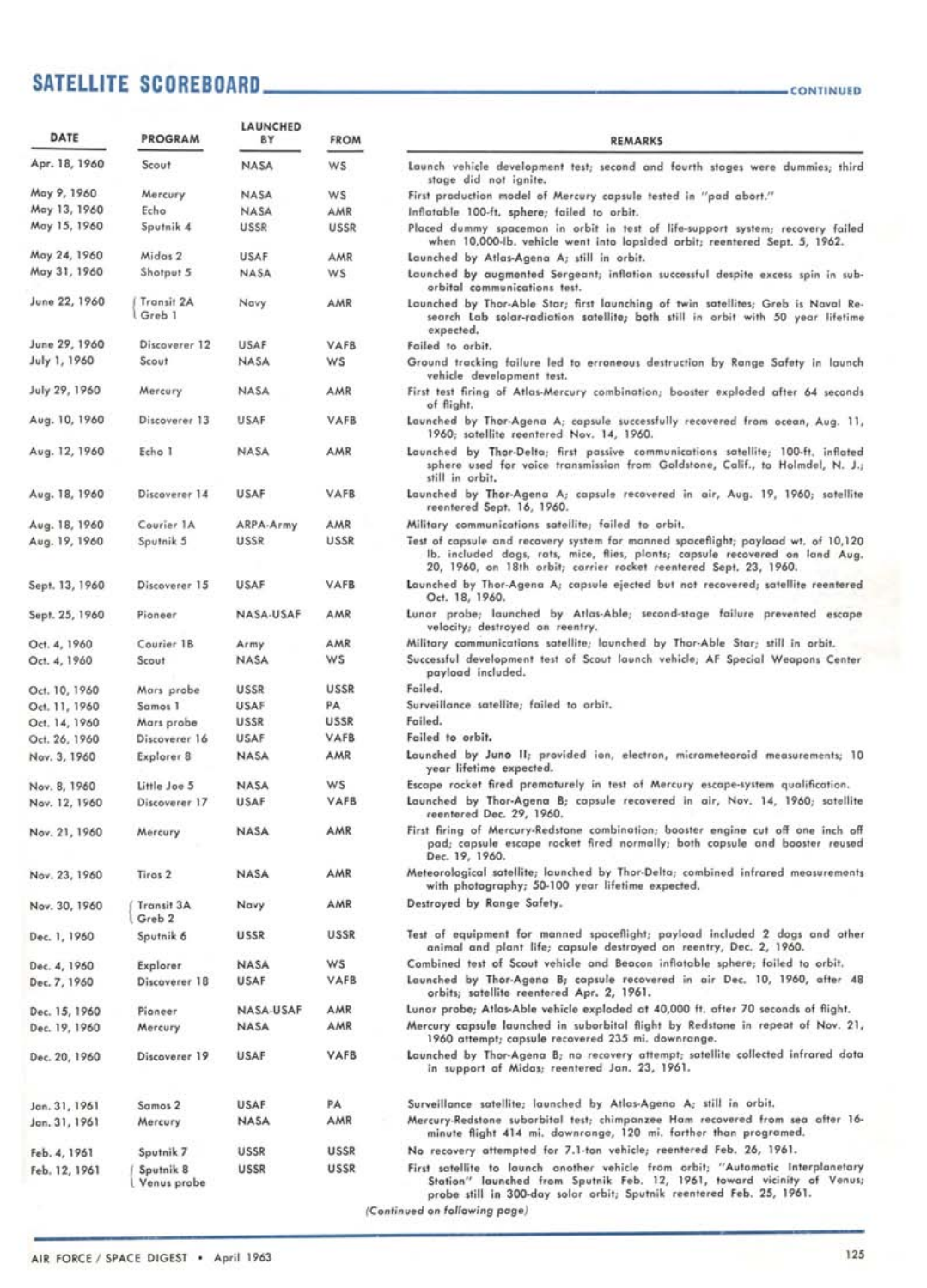# SATELLITE SCOREBOARD **\_\_\_\_\_\_\_\_\_\_\_\_\_\_\_\_\_\_\_\_\_\_\_\_\_**

| DATE           | <b>PROGRAM</b>                             | <b>LAUNCHED</b><br>BY | <b>FROM</b> | <b>REMARKS</b>                                                                                                                                                                                              |
|----------------|--------------------------------------------|-----------------------|-------------|-------------------------------------------------------------------------------------------------------------------------------------------------------------------------------------------------------------|
| Feb. 16, 1961  | Explorer 9                                 | <b>NASA</b>           | ws          | Launched by Scout; first satellite launched by solid rocket and first successful<br>orbit from Wallops Station; optical tracking of 12-ft. inflatable sphere pro-<br>vided atmospheric-density data.        |
| Feb. 17, 1961  | Discoverer 20                              | <b>USAF</b>           | VAFB        | Launched by Thor-Agena B; malfunction prevented release of capsule; reentered<br>July 28, 1962.                                                                                                             |
| Feb. 18, 1961  | Discoverer 21                              | <b>USAF</b>           | <b>VAFB</b> | Launched by Thor-Agena B; no recovery attempt; Agena engine successfully<br>restarted in space; reentered Apr. 20, 1962.                                                                                    |
| Feb. 21, 1961  | Mercury                                    | <b>NASA</b>           | AMR         | Atlas-boosted Mercury capsule fired 1,425 mi., brought back at steep angle to<br>test maximum heating in suborbital test.                                                                                   |
| Feb. 21, 1961  | Transit 3B<br>Lofti 1                      | Navy                  | AMR         | Launched by Thor-Able Star; achieved highly elliptical orbit; Lofti (Low Frequency<br>Trans-lonospheric) vehicle failed to separate as planned; both reentered Mar.<br>30, 1961.                            |
| Feb. 24, 1961  | Explorer                                   | <b>NASA</b>           | AMR         | Second-stage malfunction of Juno II; failed to orbit.                                                                                                                                                       |
| Mar. 9, 1961   | Sputnik 9                                  | <b>USSR</b>           | <b>USSR</b> | Five-ton spacecraft; recovered on land Mar. 9, 1961; contained dag Blackie.                                                                                                                                 |
| Mar. 18, 1961  | Little Joe 5A                              | <b>NASA</b>           | W5          | Premature escape-rocket firing in suborbital Mercury capsule test.                                                                                                                                          |
| Mar. 24, 1961  | Mercury                                    | <b>NASA</b>           | AMR         | Mercury-Redstone booster development test.                                                                                                                                                                  |
| Mar. 25, 1961  | Sputnik 10                                 | <b>USSR</b>           | <b>USSR</b> | Five-ton spacecraft; recovered on land Mar. 25, 1961; contained dog Little Star.                                                                                                                            |
| Mar. 25, 1961  | Explorer 10                                | <b>NASA</b>           | AMR         | Launched by Thor-Delta; magnetometer probe; highly eccentric orbit with<br>145,000-mi. apogee; still in orbit but position uncertain.                                                                       |
| Mar. 30, 1961  | Discoverer 22                              | <b>USAF</b>           | <b>VAFB</b> | Failed to orbit.                                                                                                                                                                                            |
| Apr. 8, 1961   | Discoverer 23                              | USAF                  | <b>VAFB</b> | Launched by Thor-Agena B; capsule ejected into separate orbit; capsule reentered<br>May 23, 1962; satellite reentered Apr. 16, 1962.                                                                        |
| Apr. 12, 1961  | Vostok 1                                   | <b>USSR</b>           | <b>USSR</b> | First successful manned orbital flight; Maj. Yuri A. Gagarin recovered on land<br>Apr. 12, 1961, after single orbit, 108-minute flight.                                                                     |
| Apr. 25, 1961  | Mercury                                    | <b>NASA</b>           | AMR         | First-stage failure of Atlas booster in unmanned orbital attempt caused destruct<br>by Range Safety after 40 seconds, at 16,400 ft.; capsule ejected and re-<br>covered from ocean.                         |
| Apr. 27, 1961  | Explorer 11                                | <b>NASA</b>           | AMR         | Launched by Juno II; gamma ray experiment; still in orbit.                                                                                                                                                  |
| Apr. 28, 1961  | Little Joe 5B                              | <b>NASA</b>           | <b>WS</b>   | One booster engine fired late in repeat of Mercury escape-system test.                                                                                                                                      |
| May 5, 1961    | Mercury                                    | <b>NASA</b>           | AMR         | Launched by Mercury-Redstone; first successful US manned suborbital flight; USN<br>Cmdr. Alan B. Shepard, Jr., recovered from capsule Freedom 7 302 mi, down-<br>range after 15-minute flight.              |
| May 24, 1961   | Explorer                                   | NASA                  | AMR         | Juno II second-stage failure; failed to orbit.                                                                                                                                                              |
| June 8, 1961   | Discoverer 24                              | USAF                  | VAFB        | Failed to orbit.                                                                                                                                                                                            |
| June 16, 1961  | Discoverer 25                              | USAF                  | VAFB        | Launched by Thor-Agena B; capsule recovered from ocean, June 18, 1961; satellite<br>reentered July 12, 1961.                                                                                                |
| June 29, 1961  | Transit 4A<br>Greb <sub>3</sub><br>Injun 1 | Navy                  | AMR         | Launched by Thor-Able Star; Transit navigation satellite still in orbit, still trans-<br>mitting; Greb solar-radiation satellite and Injun cosmic-ray satellite failed<br>to separate; both still in orbit. |
| June 30, 1961  | Explorer                                   | <b>NASA</b>           | ws          | Third-stage failure of Scout vehicle; failed to orbit.                                                                                                                                                      |
| July 7, 1961   | Discoverer 26                              | <b>USAF</b>           | <b>VAFB</b> | Launched by Thor-Agena B; capsule recovered in air, July 9, 1961; satellite<br>reentered Dec. 5, 1961.                                                                                                      |
| July 12, 1961  | Tiros <sub>3</sub>                         | <b>NASA</b>           | AMR         | Meteorological satellite, launched by Thor-Delta; transmitted useful photos of<br>earth's cloud cover; still in orbit.                                                                                      |
| July 12, 1961  | Midas <sub>3</sub>                         | <b>USAF</b>           | PA          | Launched by Atlas-Agena B; missile-alarm system; still in orbit.                                                                                                                                            |
| July 21, 1961  | Mercury                                    | <b>NASA</b>           | AMR         | Launched by Mercury-Redstone; successful manned suborbital flight; USAF Capt.<br>Virgil I. Grissom recovered from capsule Liberty Bell 7 303 mi. downrange<br>after 16-minute flight; capsule lost at sea.  |
| July 21, 1961  | Discoverer 27                              | USAF                  | VAFB        | Failed to orbit.                                                                                                                                                                                            |
| Aug. 3, 1961   | Discoverer 28                              | <b>USAF</b>           | <b>VAFB</b> | Failed to orbit.                                                                                                                                                                                            |
| Aug. 6, 1961   | Vostok <sub>2</sub>                        | <b>USSR</b>           | <b>USSR</b> | First successful manned multiorbital flight; Maj. Gherman S. Titov recovered on<br>land Aug. 7, 1961, after 17-orbit flight lasting 25 hours, 18 minutes.                                                   |
| Aug. 16, 1961  | Explorer 12                                | <b>NASA</b>           | AMR         | Launched by Thor-Delta; provided data on solar winds, magnetic fields, high-<br>energy particles; still in orbit but position uncertain.                                                                    |
| Aug. 23, 1961  | Ranger 1                                   | <b>NASA</b>           | AMR         | Lunar probe; launched by Atlas-Agena B; remained in parking orbit when Agena<br>failed to restart; reentered Aug. 30, 1961.                                                                                 |
| Aug. 25, 1961  | Explorer 13                                | <b>NASA</b>           | ws          | Launched by Scout; designed to investigate micrometeoroids; reentered Aug. 28,<br>1961.                                                                                                                     |
| Aug. 30, 1961  | Discoverer 29                              | <b>USAF</b>           | <b>VAFB</b> | Launched by Thor-Agena B; capsule recovered from ocean, Sept. 4, 1961; satellite<br>reentered Sept. 10, 1961.                                                                                               |
| Sept. 9, 1961  | Samos 3                                    | <b>USAF</b>           | PA          | Failed to orbit.                                                                                                                                                                                            |
| Sept. 12, 1961 | Discoverer 30                              | <b>USAF</b>           | <b>VAFB</b> | Launched by Thor-Agena B; capsule recovered in air, Sept. 14, 1961; satellite<br>reentered Dec. 11, 1961.                                                                                                   |
| Sept. 13, 1961 | Mercury                                    | NASA                  | AMR         | Launched by Mercury-Atlas; achieved one orbit, reentry, and recovery from<br>ocean of capsule containing crewman simulator.                                                                                 |
| Sept. 17, 1961 | Discoverer 31                              | <b>USAF</b>           | <b>VAFB</b> | Launched by Thor-Agena B; malfunction prevented capsule ejection; reentered<br>Oct. 26, 1961.                                                                                                               |
| Oct. 13, 1961  | Discoverer 32                              | <b>USAF</b>           | <b>VAFB</b> | Launched by Thor-Agena B; capsule containing radiation experiments recovered<br>in air, Oct. 14, 1961; satellite reentered Nov. 13, 1961.                                                                   |

**(Continued on page 129)** 

**CONTINUED**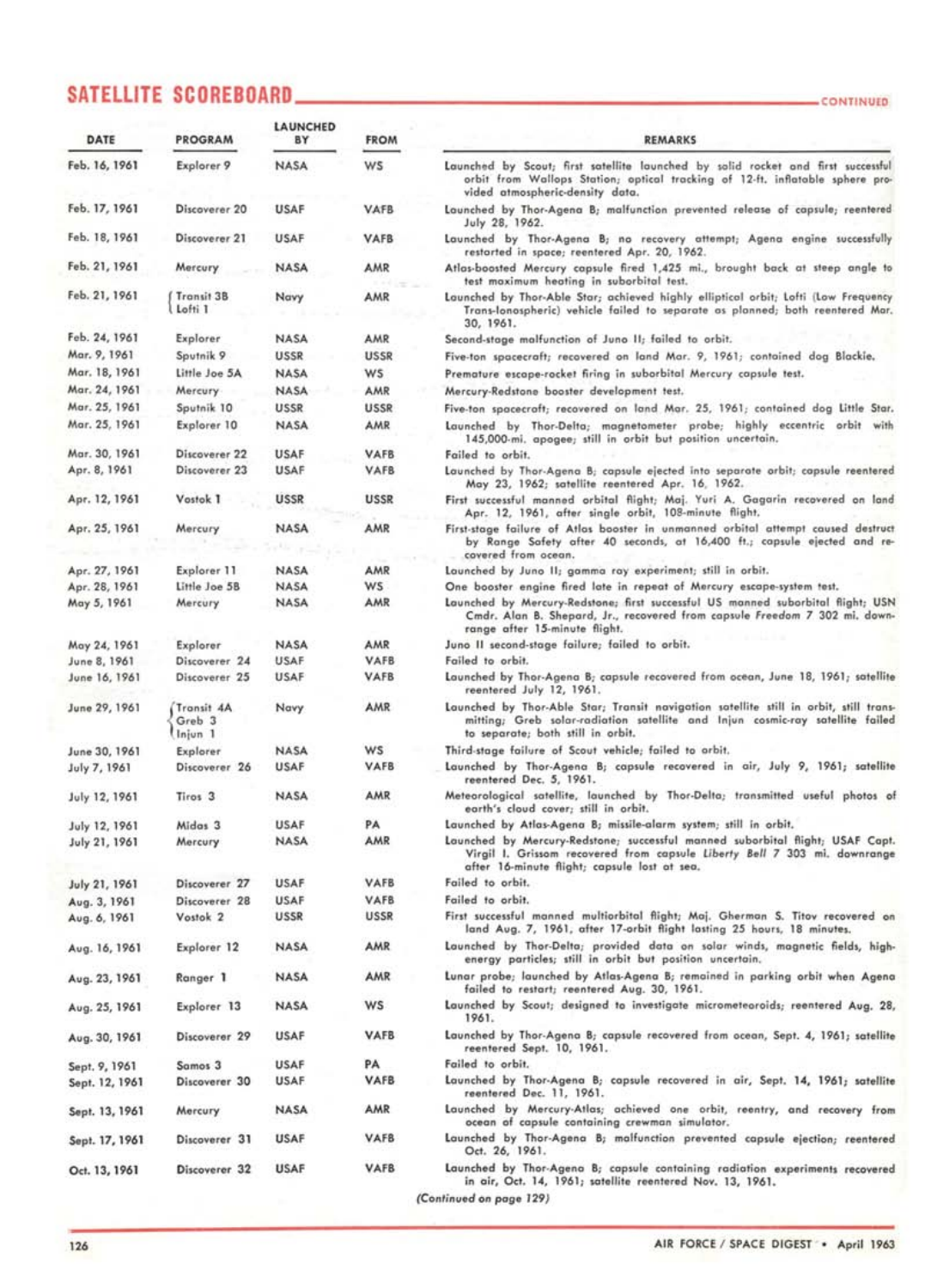## SATELLITE SCOREBOARD **CONTINUED** CONTINUED

| DATE          | <b>PROGRAM</b>                                                                         | LAUNCHED<br>BY | <b>FROM</b> | <b>REMARKS</b>                                                                                                                                                                                                                                                                    |
|---------------|----------------------------------------------------------------------------------------|----------------|-------------|-----------------------------------------------------------------------------------------------------------------------------------------------------------------------------------------------------------------------------------------------------------------------------------|
| Oct. 19, 1961 | Scout probe                                                                            | <b>NASA</b>    | ws          | Scientific geoprobe; launched by Scout; reached 4,261 mi.; electron density<br>measurement.                                                                                                                                                                                       |
| Oct. 21, 1961 | Midas 4                                                                                | <b>USAF</b>    | PA          | Launched by Atlas-Agena B; carried and ejected package of Project Westford<br>copper-wire dipoles which failed to scatter; Midas still in orbit.                                                                                                                                  |
| Oct. 23, 1961 | Discoverer 33                                                                          | <b>USAF</b>    | <b>VAFB</b> | Failed to orbit.                                                                                                                                                                                                                                                                  |
| Oct. 27, 1961 | Saturn                                                                                 | NASA           | AMR         | Successful launch of first stage only in development test.                                                                                                                                                                                                                        |
| Nov. 1, 1961  | Mercury                                                                                | NASA           | AMR         | Launched by Scout; attempt to orbit satellite to test Mercury tracking network;<br>destroyed by Range Safety after 30 seconds of flight.                                                                                                                                          |
| Nov. 5, 1961  | Discoverer 34                                                                          | <b>USAF</b>    | VAFB        | Launched by Thor-Agena B; malfunction prevented capsule ejection; satellite<br>reentered Dec. 7, 1962.                                                                                                                                                                            |
| Nov. 15, 1961 | Discoverer 35                                                                          | USAF           | <b>VAFB</b> | Launched by Thor-Agena B; capsule recovered in air, Nov. 16, 1961; satellite<br>reentered Dec. 3, 1961.                                                                                                                                                                           |
| Nov. 15, 1961 | Transit 4B<br>Traac 1                                                                  | Navy           | AMR         | Launched by Thor-Able Star; Transit navigation satellite still in orbit; Traac (for<br>Transit Research and Attitude Control) still in orbit.                                                                                                                                     |
| Nov. 18, 1961 | Ranger <sub>2</sub>                                                                    | NASA           | AMR         | Lunar probe; launched by Atlas-Agena B; remained in parking orbit when Agena<br>failed to restart: reentered Nov. 18, 1961.                                                                                                                                                       |
| Nov. 22, 1961 | Atlas-Agena B                                                                          | <b>USAF</b>    | PA          | "Successfully launched"; no other data released.                                                                                                                                                                                                                                  |
| Nov. 29, 1961 | Mercury                                                                                | <b>NASA</b>    | AMR         | Launched by Mercury-Atlas; achieved two orbits, reentry, and recovery from ocean<br>of capsule containing chimpanzee Enos.                                                                                                                                                        |
| Dec. 12, 1961 | Discoverer 36<br>Oscar 1                                                               | USAF           | <b>VAFB</b> | Launched by Thor-Agena B; capsule containing nuclear-explosion detection device<br>and biopack to study radiation recovered from ocean, Dec. 16, 1961; satellite<br>reentered Mar. 8, 1962; Oscar small radio satellite to broadcast to ham<br>operators reentered Jan. 31, 1962. |
| Dec. 22, 1961 | Atlas-Agena B                                                                          | <b>USAF</b>    | PA          | "Successfully launched"; no other data released; believed to have reentered<br>Aug. 14, 1962.                                                                                                                                                                                     |
| Jan. 13, 1962 | Discoverer 37                                                                          | USAF           | <b>VAFB</b> | Failed to orbit.                                                                                                                                                                                                                                                                  |
| Jan. 15, 1962 | Echo                                                                                   | NASA           | AMR         | Suborbital communications test; launched by Thor; canister opened but 135-ft.<br>sphere ruptured.                                                                                                                                                                                 |
| Jan. 24, 1962 | Composite 1<br>Greb 4<br>Lofti <sub>2</sub><br>Injun <sub>2</sub><br>Surcal 1<br>Secor | Navy           | AMR         | Five-satellite package; launched by Thor-Able Star; second-stage maltunction at<br>50-mi. altitude; failed to orbit.                                                                                                                                                              |
| Jan. 26, 1962 | Ranger 3                                                                               | <b>NASA</b>    | AMR         | Lunar probe; launched by Atlas-Agena B into parking orbit; restarted Ageno<br>boosted Ranger vehicle but too great velocity caused spacecraft to miss moon<br>by 22,862 mi. despite midcourse correction; now in 406.4-day solar orbit.                                           |
| Feb. 8, 1962  | Tiros <sub>4</sub>                                                                     | NASA           | AMR         | Launched by Thor-Delta; meteorological satellite; transmitted excellent cloud-<br>formation pictures; still in orbit; still transmitting.                                                                                                                                         |
| Feb. 20, 1962 | Mercury                                                                                | NASA           | AMR         | First US manned orbital flight; launched by Mercury-Atlas; USMC Lt. Col. John<br>H. Glenn, Jr., recovered from capsule Friendship 7 after 3 orbits in 4-hour<br>56-minute flight.                                                                                                 |
| Feb. 21, 1962 | Thor-Agena B                                                                           | <b>USAF</b>    | <b>VAFB</b> | "Successfully launched"; no other data released; believed to have reentered<br>Mar. 4, 1962.                                                                                                                                                                                      |
| Feb. 27, 1962 | Discoverer 38                                                                          | USAF           | VAFB        | Launched by Thor-Agena B; capsule recovered in air, Mar. 3, 1962; satellite<br>reentered Mar. 21, 1962.                                                                                                                                                                           |
| Mar. 1, 1962  | Scout                                                                                  | NASA           | WS          | Reentry test; launched by Scout; reentry speed lower than planned 28,000 ft/sec.                                                                                                                                                                                                  |
| Mar. 7, 1962  | OSO <sub>1</sub>                                                                       | <b>NASA</b>    | AMR         | Orbiting Solar Observatory launched by Thor-Delta; 458-lb. laboratory trans-<br>mitted data on solar flares; still in orbit; still transmitting.                                                                                                                                  |
| Mar. 7, 1962  | Atlas-Agena B                                                                          | USAF           | PA          | "Successfully launched"; no other data released; believed still in orbit.                                                                                                                                                                                                         |
| Mar. 16, 1962 | Cosmos 1                                                                               | <b>USSR</b>    | USSR        | Designed to study radiation belt, cosmic rays, solar emissions, and distribution<br>and formation of cloud systems; reentered May 25, 1962.                                                                                                                                       |
| Mar. 29, 1962 | Scout probe                                                                            | <b>NASA</b>    | ws          | Scientific geoprobe; launched by Scout; reached 3,910 mi.                                                                                                                                                                                                                         |
| Apr. 6, 1962  | Cosmos 2                                                                               | USSR           | <b>USSR</b> | Designed to investigate ionosphere, cosmic rays, meteoritic dust particles, magnetic<br>field, cloud formation and distribution, and solar radiation; still in orbit.                                                                                                             |
| Apr. 9, 1962  | Atlas-Agena B                                                                          | USAF           | PA          | "Launched"; no other data released; believed still in orbit,                                                                                                                                                                                                                      |
| Apr. 17, 1962 | Thor-Agena B                                                                           | <b>USAF</b>    | <b>VAFB</b> | "Launched"; no other data released; believed to have reentered May 28, 1962.                                                                                                                                                                                                      |
| Apr. 23, 1962 | Ranger 4                                                                               | NASA           | AMR         | Lunar probe; launched by Atlas-Agena B; timer failure caused loss of control<br>over spacecraft; no midcourse correction, no TV, no lunar-capsule separation;<br>vehicle crashed onto moon Apr. 26, 1962, after 64-hour flight.                                                   |
| Apr. 24, 1962 | Cosmos 3                                                                               | <b>USSR</b>    | USSR        | Designed to investigate ionosphere, cosmic rays, meteoritic dust particles, magnetic<br>field, cloud formation and distribution, and solar radiation; reentered Oct.<br>17, 1962.                                                                                                 |
| Apr. 25, 1962 | Saturn                                                                                 | NASA           | AMR         | Successful test of first stage only with dummy upper stages.                                                                                                                                                                                                                      |
| Apr. 26, 1962 | Cosmos 4                                                                               | <b>USSR</b>    | <b>USSR</b> | Designed to investigate earth's radiation belts, study meteoritic particles, weather<br>phenomena, and factors offecting communications; recovered "at predetermined<br>point" in USSR, Apr. 29, 1962.                                                                            |
| Apr. 26, 1962 | Ariel 1                                                                                | NASA-UK        | AMR.        | First international satellite; launched by Thor-Delta; contained 6 British experi-<br>ments; designed to investigate ionosphere; still in orbit; still transmitting.                                                                                                              |
| Apr. 26, 1962 | Atlas-Agena B                                                                          | <b>USAF</b>    | PA          | "Launched"; no other data released; believed to have reentered Apr. 28, 1962.<br>(Continued on following page)                                                                                                                                                                    |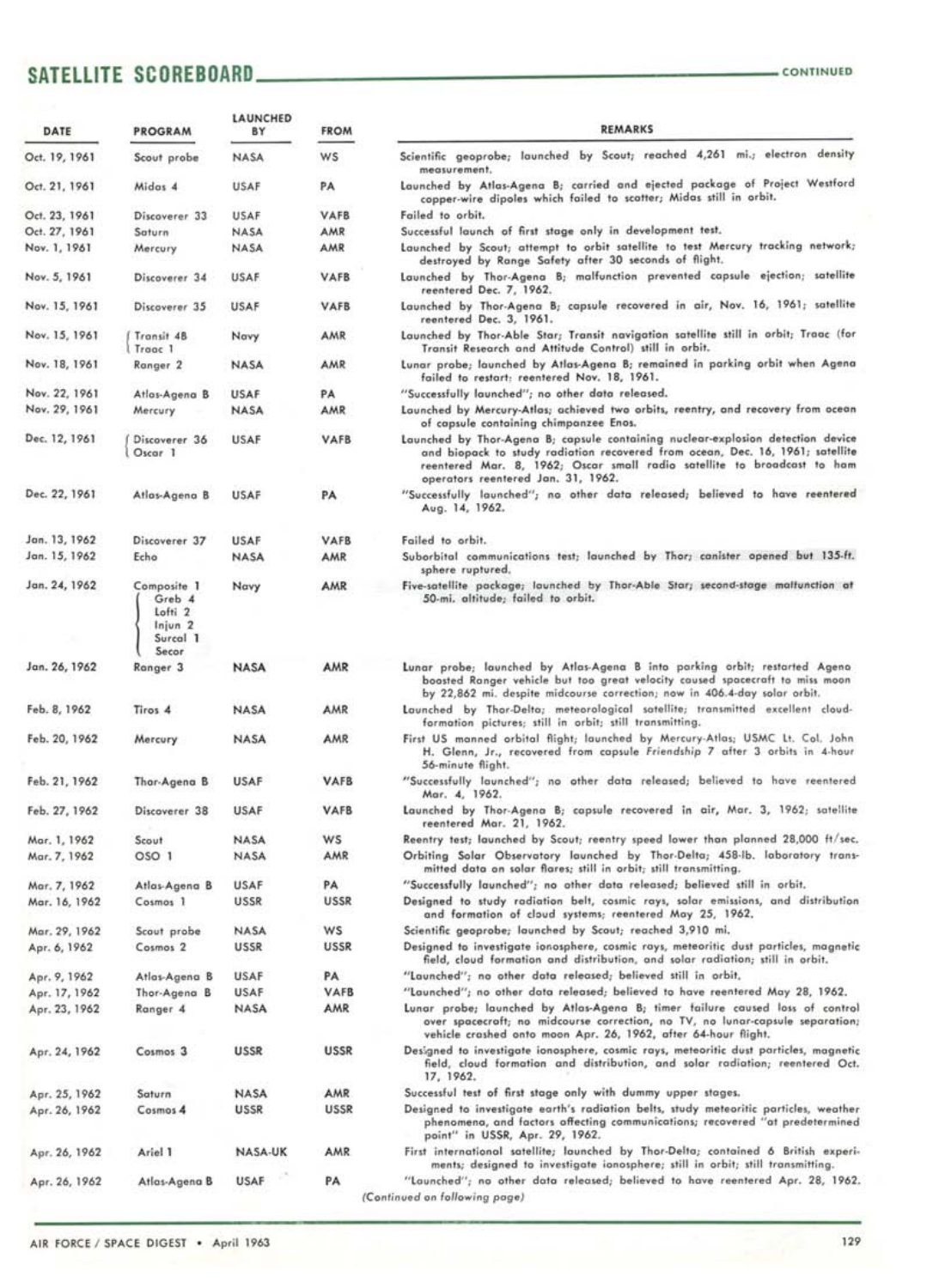### **SATELLITE SCOREBOARD**

| DATE           | PROGRAM                 | LAUNCHED<br>BY | <b>FROM</b> | <b>REMARKS</b>                                                                                                                                                                                                                                                                                                                                                                                                                 |
|----------------|-------------------------|----------------|-------------|--------------------------------------------------------------------------------------------------------------------------------------------------------------------------------------------------------------------------------------------------------------------------------------------------------------------------------------------------------------------------------------------------------------------------------|
| Apr. 26, 1962  | <b>Blue Scout</b>       | <b>USAF</b>    | PA          | "Launched"; no other data released.                                                                                                                                                                                                                                                                                                                                                                                            |
| Apr. 28, 1962  | Thor-Agena B            | USAF           | VAFB        | "Launched"; no other data released; believed to have reentered May 26, 1962.                                                                                                                                                                                                                                                                                                                                                   |
| May 8, 1962    | Centaur                 | NASA           | AMR         | Launch vehicle development test; Centaur exploded before separation,                                                                                                                                                                                                                                                                                                                                                           |
| May 10, 1962   | Anna 1A                 | Navy           | AMR         | Failed to orbit; Anna is acronym for Army, Navy, NASA, and Air Force; program<br>designed to provide a triangulation point in space for precise determination<br>of distances and positions on earth.                                                                                                                                                                                                                          |
| May 15, 1962   | Thor-Agena B            | <b>USAF</b>    | <b>VAFB</b> | "Launched"; no other data released; believed still in orbit.                                                                                                                                                                                                                                                                                                                                                                   |
| May 23, 1962   | <b>Blue Scout</b>       | USAF           | PA          | "Launched"; no other data released.                                                                                                                                                                                                                                                                                                                                                                                            |
| May 24, 1962   | Mercury                 | NASA           | AMR         | Launched by Mercury-Atlas; USN Lt. Cmdr. M. Scott Carpenter recovered from<br>capsule Aurora 7 after 3 orbits in 4-hour 56-minute flight.                                                                                                                                                                                                                                                                                      |
| May 28, 1962   | Cosmos 5                | USSR           | <b>USSR</b> | Designed to continue Cosmos program; still in orbit.                                                                                                                                                                                                                                                                                                                                                                           |
| May 29, 1962   | Thor-Agena B            | USAF           | VAFB        | "Launched"; no other data released; believed to have reentered June 11, 1962.                                                                                                                                                                                                                                                                                                                                                  |
| May 31, 1962   | <b>Blue Scout</b>       | USAF           | PA          | Probe; no other data released.                                                                                                                                                                                                                                                                                                                                                                                                 |
| June 1, 1962   | Thor-Agena B<br>Oscar 2 | <b>USAF</b>    | VAFB        | "Launched"; no other data released; Agena believed to have reentered June 28,<br>1962; Oscar small radio satellite to broadcast to ham operators reentered<br>June 21, 1962.                                                                                                                                                                                                                                                   |
| June 17, 1962  | Atlas-Agena B           | <b>USAF</b>    | PA.         | "Launched"; no other data released; believed to have reentered June 18, 1962.                                                                                                                                                                                                                                                                                                                                                  |
| June 18, 1962  | Thor-Agena B            | <b>USAF</b>    | VAFB        | "Launched"; no other data released; believed still in orbit.                                                                                                                                                                                                                                                                                                                                                                   |
| June 19, 1962  | Tiros 5                 | <b>NASA</b>    | AMR         | Launched by Thor-Delta; meteorological satellite; orbit more elliptical than<br>planned; cameras transmitted excellent weather photos; still in orbit; still<br>transmitting.                                                                                                                                                                                                                                                  |
| June 22, 1962  | Thor-Agena B            | <b>USAF</b>    | VAFB        | "Launched"; no other data released; believed to have reentered July 7, 1962.                                                                                                                                                                                                                                                                                                                                                   |
| June 27, 1962  | Thor-Agena D            | <b>USAF</b>    | VAFB        | "Launched"; no other data released; first of "D" series of Agena; believed to<br>have reentered Sept. 14, 1962.                                                                                                                                                                                                                                                                                                                |
| June 30, 1962  | Cosmos 6                | USSR           | USSR        | Continuation of Cosmos program; reentered Aug. 8, 1962.                                                                                                                                                                                                                                                                                                                                                                        |
| July 10, 1962  | Telstar 1               | NASA-AT&T      | AMR         | First active communications satellite; world's first commercial satellite; built by<br>AT&T's Bell Telephone Laboratories; launched by Thor-Delta; used successfully<br>in communications tests, including transmission of transatlantic TV; still in<br>orbit; still active.                                                                                                                                                  |
| July 18, 1962  | Atlas-Agena B           | <b>USAF</b>    | PA.         | "Launched"; no other data released; believed to have reentered July 25, 1962.                                                                                                                                                                                                                                                                                                                                                  |
| July 18, 1962  | Echo                    | <b>NASA</b>    | AMR         | Launched by Thor; suborbital communications test; inflation of Echo sphere suc-<br>cessful though surface not as smooth as planned.                                                                                                                                                                                                                                                                                            |
| July 20, 1962  | Thor-Agena B            | <b>USAF</b>    | VAFB        | "Launched"; no other data released; believed to have reentered Aug. 14, 1962.                                                                                                                                                                                                                                                                                                                                                  |
| July 22, 1962  | Mariner 1               | NASA           | AMR         | Venus probe; launched by Atlas-Agena B; booster deviated from course; destroyed<br>by Range Safety.                                                                                                                                                                                                                                                                                                                            |
| July 24, 1962  | <b>Blue Scout</b>       | <b>USAF</b>    | PA          | "Launched"; no other data released.                                                                                                                                                                                                                                                                                                                                                                                            |
| July 27, 1962  | Thor-Agena B            | <b>USAF</b>    | VAFB        | "Launched"; no other data released; believed to have reentered Aug. 24, 1962.                                                                                                                                                                                                                                                                                                                                                  |
| July 28, 1962  | Cosmos 7                | USSR           | USSR        | Designed to investigate charged particles in the ionosphere, corpuscular streams<br>and low-energy particles, earth's magnetic field and radiation belts, cloud<br>formations, and cosmic rays; reentered Aug. 1, 1962.                                                                                                                                                                                                        |
| Aug. 1, 1962   | Thor-Agena D            | USAF           | <b>VAFB</b> | "Launched"; no other data released; believed to have reentered Aug. 26, 1962.                                                                                                                                                                                                                                                                                                                                                  |
| Aug. 5, 1962   | Atlas-Agena B           | USAF           | PA          | "Launched"; no other data released; believed to have reentered Aug. 6, 1962.                                                                                                                                                                                                                                                                                                                                                   |
| Aug. 11, 1962  | Vostok 3                | <b>USSR</b>    | <b>USSR</b> | Launched from near Karsakpay, in Kazakhstan (Baikonor launch complex); com-<br>pleted 64 orbits; joined on 17th orbit by Vostok 4 (see below), as little as<br>4 mi. away; after 94 hours 27 minutes spacecraft reentered and Maj. Andrian<br>G. Nikolayev ejected from capsule at low altitude and parachuted;<br>1,633,000-mi. flight; Cosmonaut floated free in capsule 3½ hours during flight;<br>recovered Aug. 15, 1962. |
| Aug. 12, 1962  | Vostok 4                | <b>USSR</b>    | USSR        | Companion vehicle to Vostok 3 (see above); completed 48 orbits; conducted near-<br>rendezvous with Vostok 3; after 70 hours 22 minutes spacecraft reentered and<br>Lt. Col. Pavel Popovich ejected from capsule at low altitude and parachuted;<br>1,247,000-mi. flight; Cosmonaut floated free 3 hours; recovered Aug. 15, 1962.                                                                                              |
| Aug. 18, 1962  | Cosmos 8                | USSR           | <b>USSR</b> | Designed to continue the Cosmos program; still in orbit.                                                                                                                                                                                                                                                                                                                                                                       |
| Aug. 23, 1962  | <b>Blue Scout</b>       | <b>USAF</b>    | PA          | "Launched"; no other data released; believed still in orbit.                                                                                                                                                                                                                                                                                                                                                                   |
| Aug. 25, 1962  | Venus probe             | USSR           | USSR        | Reentered Aug. 28, 1962; launch from orbit believed to have failed.                                                                                                                                                                                                                                                                                                                                                            |
| Aug. 27, 1962  | Mariner <sub>2</sub>    | NASA           | AMR         | Venus probe; launched by Atlas-Agena B; first satellite to scan another planet;<br>passed 21,100 mi. from Venus on Dec. 14, 1962; set space communications<br>record of 54,700,000 mi.; now in 348-day solar orbit.                                                                                                                                                                                                            |
| Aug. 28, 1962  | Thor-Agena D            | USAF           | <b>VAFB</b> | "Launched"; no other data released; believed to have reentered Sept. 10, 1962.                                                                                                                                                                                                                                                                                                                                                 |
| Aug. 31, 1962  | Scout                   | NASA           | ws          | Reentry test; launched by Scout; tardy third-stage ignition resulted in less than<br>28,000 ft/sec desired speed.                                                                                                                                                                                                                                                                                                              |
| Sept. 1, 1962  | Thor-Agena B            | <b>USAF</b>    | VAFB        | "Launched"; no other data released; believed still in orbit.                                                                                                                                                                                                                                                                                                                                                                   |
| Sept. 1, 1962  | Venus probe             | USSR           | USSR        | Launch from orbit apparently failed,                                                                                                                                                                                                                                                                                                                                                                                           |
| Sept. 12, 1962 | "Mystery"               |                |             | The British magazine Flight claimed that a "mystery satellite" was launched Sept.<br>12, 1962, that it orbited at 113-mi. altitude, and reentered 12 days later.<br>Neither the US nor the USSR would admit ownership.                                                                                                                                                                                                         |
| Sept. 17, 1962 | Thor-Agena B            | USAF           | VAFB        | "Launched"; no other data released; believed to have reentered Nov. 16, 1962.                                                                                                                                                                                                                                                                                                                                                  |
| Sept. 18, 1962 | Tiros 6                 | <b>NASA</b>    | AMR         | Launched by Thor-Delta; meteorological satellite; transmitted cloud-cover photo-<br>graphs; still in orbit; still transmitting.                                                                                                                                                                                                                                                                                                |
| Sept. 27, 1962 | Cosmos 9                | USSR           | <b>USSR</b> | Designed to continue the Cosmos program; status indefinite,<br>(Continued on page 133)                                                                                                                                                                                                                                                                                                                                         |

| DATE           | PROGRAM                 | <b>LAUNCHED</b><br>BY | <b>FROM</b>        | <b>REMARKS</b>                                                                                                                                                                                                                                                                                                                                                                                                                  |
|----------------|-------------------------|-----------------------|--------------------|---------------------------------------------------------------------------------------------------------------------------------------------------------------------------------------------------------------------------------------------------------------------------------------------------------------------------------------------------------------------------------------------------------------------------------|
| Apr. 26, 1962  | <b>Blue Scout</b>       | <b>USAF</b>           | PA                 | "Launched"; no other data released.                                                                                                                                                                                                                                                                                                                                                                                             |
| Apr. 28, 1962  | Thor-Agena B            | USAF                  | VAFB               | "Launched"; no other data released; believed to have reentered May 26, 1962.                                                                                                                                                                                                                                                                                                                                                    |
| May 8, 1962    | Centaur                 | NASA                  | AMR                | Launch vehicle development test; Centaur exploded before separation,                                                                                                                                                                                                                                                                                                                                                            |
| May 10, 1962   | Anna 1A                 | Navy                  | AMR                | Failed to orbit; Anna is acronym for Army, Navy, NASA, and Air Force; program<br>designed to provide a triangulation point in space for precise determination<br>of distances and positions on earth.                                                                                                                                                                                                                           |
| May 15, 1962   | Thor-Agena B            | <b>USAF</b>           | <b>VAFB</b>        | "Launched"; no other data released; believed still in orbit.                                                                                                                                                                                                                                                                                                                                                                    |
| May 23, 1962   | <b>Blue Scout</b>       | USAF                  | PA                 | "Launched"; no other data released.                                                                                                                                                                                                                                                                                                                                                                                             |
| May 24, 1962   | Mercury                 | NASA                  | AMR                | Launched by Mercury-Atlas; USN Lt. Cmdr. M. Scott Carpenter recovered from<br>capsule Aurora 7 after 3 orbits in 4-hour 56-minute flight.                                                                                                                                                                                                                                                                                       |
| May 28, 1962   | Cosmos 5                | USSR                  | <b>USSR</b>        | Designed to continue Cosmos program; still in orbit.                                                                                                                                                                                                                                                                                                                                                                            |
| May 29, 1962   | Thor-Agena B            | USAF                  | VAFB               | "Launched"; no other data released; believed to have reentered June 11, 1962.                                                                                                                                                                                                                                                                                                                                                   |
| May 31, 1962   | <b>Blue Scout</b>       | USAF                  | PA                 | Probe; no other data released.                                                                                                                                                                                                                                                                                                                                                                                                  |
| June 1, 1962   | Thor-Agena B<br>Oscar 2 | <b>USAF</b>           | VAFB               | "Launched"; no other data released; Agena believed to have reentered June 28,<br>1962; Oscar small radio satellite to broadcast to ham operators reentered<br>June 21, 1962.                                                                                                                                                                                                                                                    |
| June 17, 1962  | Atlas-Agena B           | <b>USAF</b>           | PA                 | "Launched"; no other data released; believed to have reentered June 18, 1962.                                                                                                                                                                                                                                                                                                                                                   |
| June 18, 1962  | Thor-Agena B            | <b>USAF</b>           | VAFB               | "Launched"; no other data released; believed still in orbit.                                                                                                                                                                                                                                                                                                                                                                    |
| June 19, 1962  | Tiros 5                 | <b>NASA</b>           | AMR                | Launched by Thor-Delta; meteorological satellite; orbit more elliptical than<br>planned; cameras transmitted excellent weather photos; still in orbit; still<br>transmitting.                                                                                                                                                                                                                                                   |
| June 22, 1962  | Thor-Agena B            | USAF                  | VAFB               | "Launched"; no other data released; believed to have reentered July 7, 1962.                                                                                                                                                                                                                                                                                                                                                    |
| June 27, 1962  | Thor-Agena D            | <b>USAF</b>           | VAFB               | "Launched"; no other data released; first of "D" series of Agena; believed to<br>have reentered Sept. 14, 1962.                                                                                                                                                                                                                                                                                                                 |
| June 30, 1962  | Cosmos 6                | USSR                  | USSR               | Continuation of Cosmos program; reentered Aug. 8, 1962.                                                                                                                                                                                                                                                                                                                                                                         |
| July 10, 1962  | Telstar 1               | NASA-AT&T             | AMR                | First active communications satellite; world's first commercial satellite; built by<br>AT&T's Bell Telephone Laboratories; launched by Thor-Delta; used successfully<br>in communications tests, including transmission of transatlantic TV; still in<br>orbit; still active.                                                                                                                                                   |
| July 18, 1962  | Atlas-Agena B           | <b>USAF</b>           | PA.                | "Launched"; no other data released; believed to have reentered July 25, 1962.                                                                                                                                                                                                                                                                                                                                                   |
| July 18, 1962  | Echo                    | <b>NASA</b>           | AMR                | Launched by Thor; suborbital communications test; inflation of Echo sphere suc-<br>cessful though surface not as smooth as planned.                                                                                                                                                                                                                                                                                             |
| July 20, 1962  | Thor-Agena B            | <b>USAF</b>           | VAFB               | "Launched"; no other data released; believed to have reentered Aug. 14, 1962.                                                                                                                                                                                                                                                                                                                                                   |
| July 22, 1962  | Mariner 1               | NASA                  | AMR                | Venus probe; launched by Atlas-Agena B; booster deviated from course; destroyed<br>by Range Safety.                                                                                                                                                                                                                                                                                                                             |
| July 24, 1962  | <b>Blue Scout</b>       | <b>USAF</b>           | PA                 | "Launched"; no other data released.                                                                                                                                                                                                                                                                                                                                                                                             |
| July 27, 1962  | Thor-Agena B            | <b>USAF</b>           | VAFB               | "Launched"; no other data released; believed to have reentered Aug. 24, 1962.                                                                                                                                                                                                                                                                                                                                                   |
| July 28, 1962  | Cosmos 7                | USSR                  | USSR               | Designed to investigate charged particles in the ionosphere, corpuscular streams<br>and low-energy particles, earth's magnetic field and radiation belts, cloud<br>formations, and cosmic rays; reentered Aug. 1, 1962.                                                                                                                                                                                                         |
| Aug. 1, 1962   | Thor-Agena D            | USAF                  | VAFB               | "Launched"; no other data released; believed to have reentered Aug. 26, 1962.                                                                                                                                                                                                                                                                                                                                                   |
| Aug. 5, 1962.  | Atlas-Agena B           | USAF                  | PA                 | "Launched"; no other data released; believed to have reentered Aug. 6, 1962.                                                                                                                                                                                                                                                                                                                                                    |
| Aug. 11, 1962  | Vostok 3                | <b>USSR</b>           | <b>USSR</b>        | Launched from near Karsakpay, in Kazakhstan (Baikonor launch complex); com-<br>pleted 64 orbits; joined on 17th orbit by Vostok 4 (see below), as little as<br>4 mi. away; after 94 hours 27 minutes spacecraft reentered and Maj. Andrian<br>G. Nikolayev ejected from capsule at low altitude and parachuted;<br>1,633,000-mi. flight; Cosmonaut floated free in capsule 312 hours during flight;<br>recovered Aug. 15, 1962. |
| Aug. 12, 1962  | Vostok 4                | USSR                  | USSR               | Companion vehicle to Vostok 3 (see above); completed 48 orbits; conducted near-<br>rendezvous with Vostok 3; after 70 hours 22 minutes spacecraft reentered and<br>Lt. Col. Pavel Popovich ejected from capsule at low altitude and parachuted;<br>1,247,000-mi. flight; Cosmonaut floated free 3 hours; recovered Aug. 15, 1962.                                                                                               |
| Aug. 18, 1962  | Cosmos 8                | USSR                  | <b>USSR</b>        | Designed to continue the Cosmos program; still in orbit.                                                                                                                                                                                                                                                                                                                                                                        |
| Aug. 23, 1962  | <b>Blue Scout</b>       | <b>USAF</b>           | PA                 | "Launched"; no other data released; believed still in orbit.                                                                                                                                                                                                                                                                                                                                                                    |
| Aug. 25, 1962  | Venus probe             | USSR                  | <b>USSR</b>        | Reentered Aug. 28, 1962; launch from orbit believed to have failed.                                                                                                                                                                                                                                                                                                                                                             |
| Aug. 27, 1962  | Mariner <sub>2</sub>    | NASA                  | AMR                | Venus probe; launched by Atlas-Agena B; first satellite to scan another planet;<br>passed 21,100 mi. from Venus on Dec. 14, 1962; set space communications<br>record of 54,700,000 mi.; now in 348-day solar orbit.                                                                                                                                                                                                             |
| Aug. 28, 1962  | Thor-Agena D            | USAF                  | <b>VAFB</b>        | "Launched"; no other data released; believed to have reentered Sept. 10, 1962.                                                                                                                                                                                                                                                                                                                                                  |
| Aug. 31, 1962  | Scout                   | <b>NASA</b>           | WS                 | Reentry test; launched by Scout; tardy third-stage ignition resulted in less than<br>28,000 ft/sec desired speed.                                                                                                                                                                                                                                                                                                               |
| Sept. 1, 1962  | Thor-Agena B            | USAF                  | VAFB               | "Launched"; no other data released; believed still in orbit.                                                                                                                                                                                                                                                                                                                                                                    |
| Sept. 1, 1962  | Venus probe             | USSR                  | <b>USSR</b>        | Launch from orbit apparently failed,                                                                                                                                                                                                                                                                                                                                                                                            |
| Sept. 12, 1962 | "Mystery"               |                       | <b>BALLING AND</b> | The British magazine Flight claimed that a "mystery satellite" was launched Sept.<br>12, 1962, that it orbited at 113-mi. altitude, and reentered 12 days later.<br>Neither the US nor the USSR would admit ownership.                                                                                                                                                                                                          |
| Sept. 17, 1962 | Thor-Agena B            | USAF                  | <b>VAFB</b>        | "Launched"; no other data released; believed to have reentered Nov. 16, 1962.                                                                                                                                                                                                                                                                                                                                                   |
| $+ 10$         |                         | <b>NAC</b>            | <b>AAD</b>         |                                                                                                                                                                                                                                                                                                                                                                                                                                 |